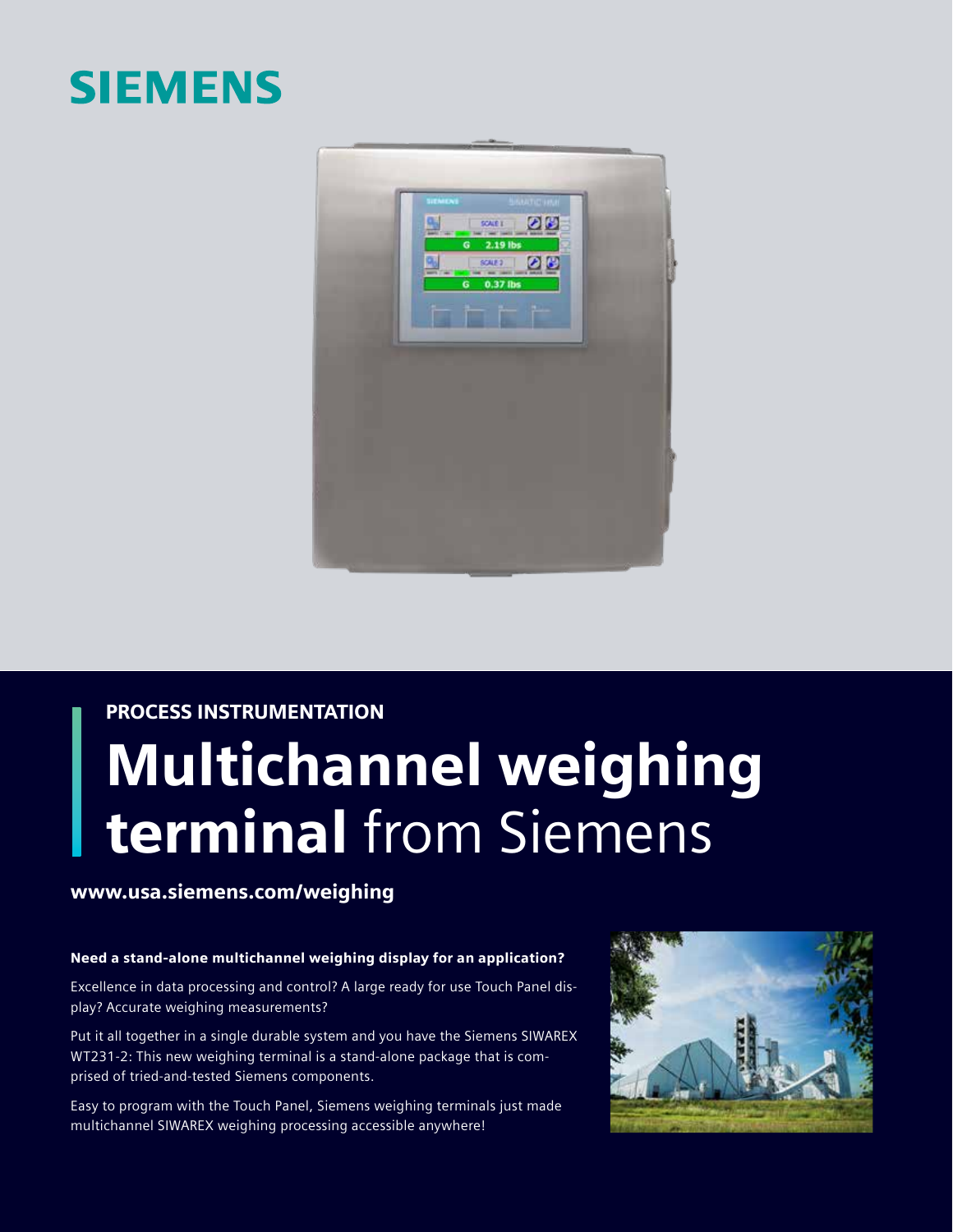# The whole package  $-$  proven quality for flexible weighing technology

The SIWAREX multichannel WT231-2 weighing terminal combines the proven quality of multiple Siemens components into one product: Two powerful SIWAREX WP231 weighing modules, and a Siemens Touch Panel with a user interface that is application specific.

All settings and parameters for applications in the areas of level measurement and platform scales can be made via the Touch Panel.

The intuitive operation enables the user to perform fast parameter assignment and commissioning.

As a stand-alone solution, the SIWAREX WT231-2 can be used independently of the automation solution, making interaction fast and uncomplicated.

The Ethernet Modbus TCP/IP and RS485 Modbus RTU interfaces enable direct integration of the terminal in all conventional controller environments.

- SIWAREX WP231: The flexible weighing module is the ideal solution for industrial areas with high precision requirements, e.g. food and beverages, pharmaceuticals, chemicals, and many more. The comprehensive diagnostics options, such as checking weight progression or monitoring and reporting limit values, increase process reliability.
- Siemens Touch Panel: The WT231-2 dual channel weighing terminal comes with a 4 inch, high resolution color display. The display is configured to show both weight measurements simultaneously when in the run mode. In addition it's flexibility allows it to be customized to meetyour specific needs. The modular weighing terminal meets the very high quality demands of various sectors, such as the food and beverages, pharmaceutical, and chemicals industries.



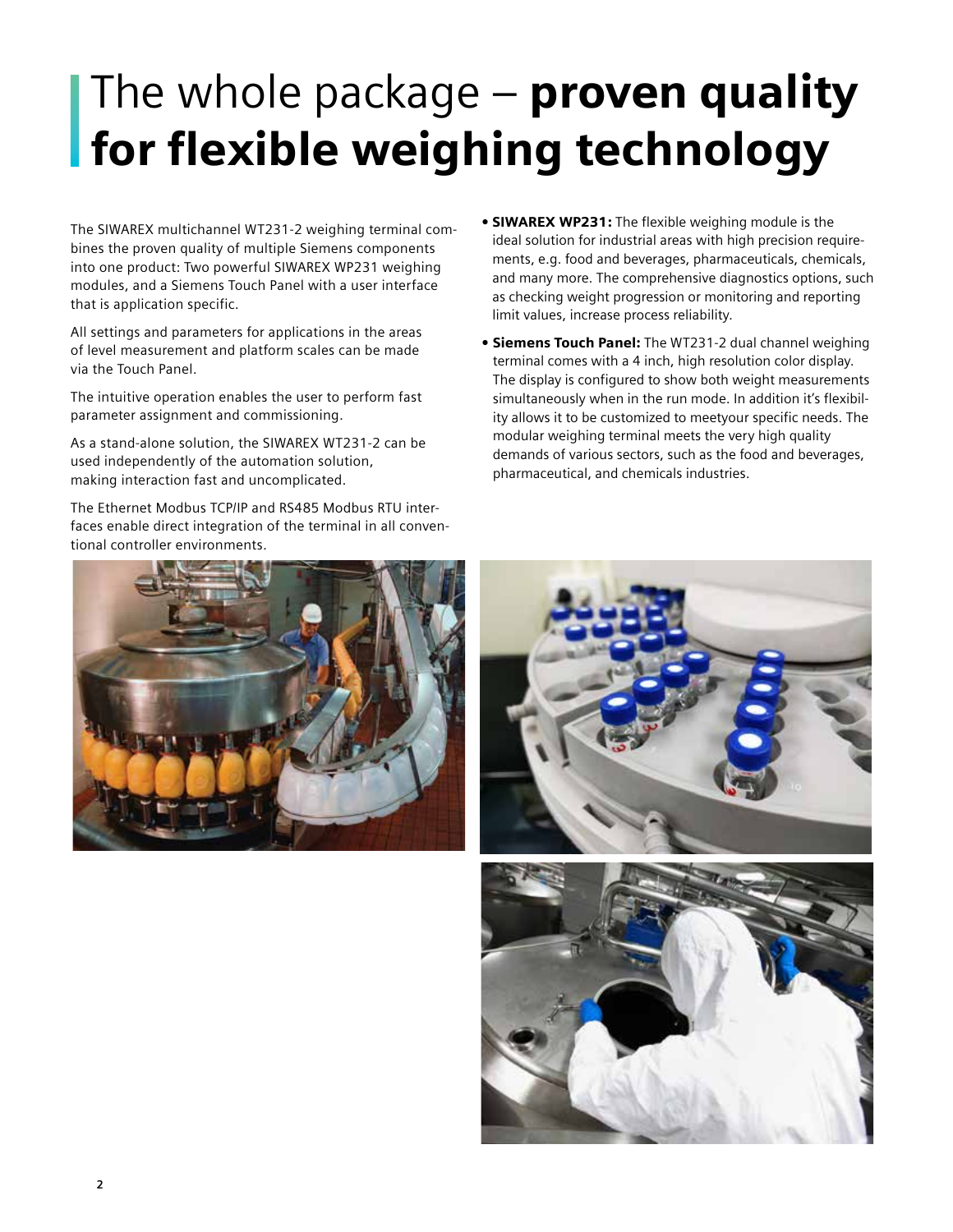### The SIWAREX WT231-2 weighing terminal:

High quality components such as the Siemens Touch Panel display combined with excellent Siemens weighing technology enclosed in high-quality stainless steel

- Versatile weighing module Comprehensive diagnostic functions, monitoring of limits, resolution up to +/- 4 million parts , accuracy of 0.05%, measuring rate/cycle of 10 ms/100 Hz
- HMI Panel 4-inch TFT touch-screen display with 256 colors, a screen resolution of  $480 \times 272$  dpi, and 4 function keys
- Intuitive user interface ‒ Suitable for level measurement and platform scales applications
- Flexible communication interface Supports Ethernet Mod bus TCP/IP and RS484 Modbus RTU with direct integration of the terminal in all conventional controller environments.
- IP66 protection The high-quality stainless steel housing fulfills typical industrial requirements
- Advanced filtering techniques To minimize the effects of vibration and momentary erroneous readings

| <b>Standard Parameter</b> | SIWAREX WT231-2                                                                                                                                                              |
|---------------------------|------------------------------------------------------------------------------------------------------------------------------------------------------------------------------|
| Weighing module           | SIWAREX WP231                                                                                                                                                                |
| • Resolution              | Up to +/- 4 million parts per channel                                                                                                                                        |
| • Measuring rate/cycle    | 10 ms/100 Hz per channel                                                                                                                                                     |
| • Load cell connection    | 6-wire connection<br>Supply 5 V DC                                                                                                                                           |
| · Interfaces              | RS485 Modbus RTU<br>Ethernet Modbus TCP/IP<br>4 digital inputs per channel (floating)<br>4 digital outputs per channel (floating)<br>1 analog output per channel (0/4-20 ma) |
| <b>Display</b>            | Siemens Touch Panel; 4 inch TFT                                                                                                                                              |
| <b>Enclosure Material</b> | 304 Stainless steel construction<br>#4 brushed finish<br>Stainless steel screws and clamps<br>Seams continuously welded and ground smooth                                    |
| <b>Connections</b>        | 1 power supply connection<br>1 ground connection<br>Mounting brackets for wall mounting                                                                                      |
| Power supply              | $100240$ V AC $\pm$ 12%                                                                                                                                                      |
| Temperature range         | Vertically mounted: 0  104°F                                                                                                                                                 |
| Degree of protection      | <b>IP66</b>                                                                                                                                                                  |